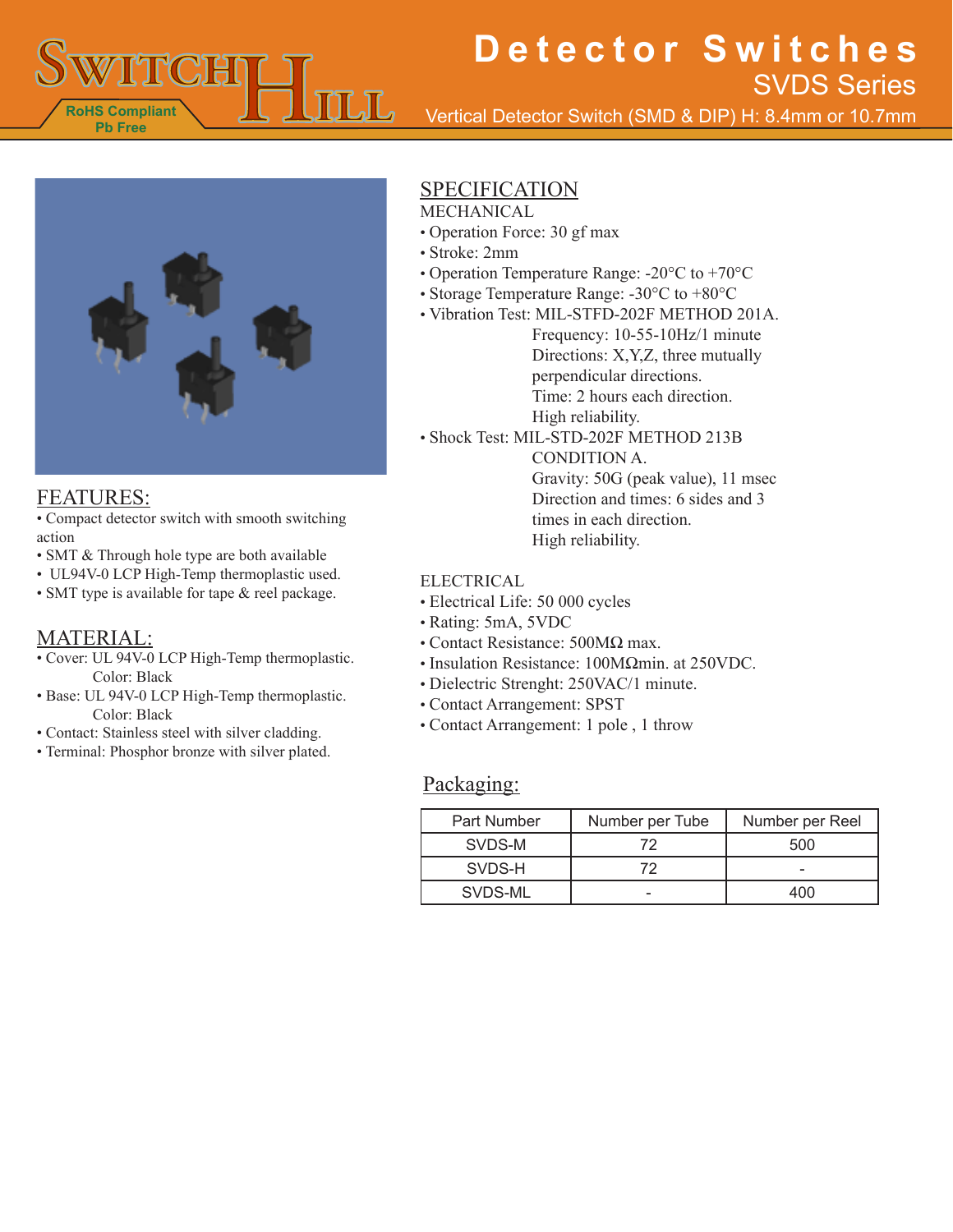

Vertical Detector Switch (SMD & DIP) H: 8.4mm or 10.7mm

### SVDS-M





 $\frac{1.70}{[.067]}$ 

 $0.05$ 

 $3.9C$ 

 $0<sub>0</sub>$ 

 $(4)$ [.157]

 $5.40^{10.4}_{0.2}$   $(.213)$ 

 $010$ ]<br> $-25$ 

Ŧ



 $[-301](7.65)$ ONStart  $\pm 8.35$  $-.331]$   $(8.4)$ 

 $[.252]$ <br>  $(6.40)$ ONMax



CIRCUIT DIAGRAM

SVDS-ML

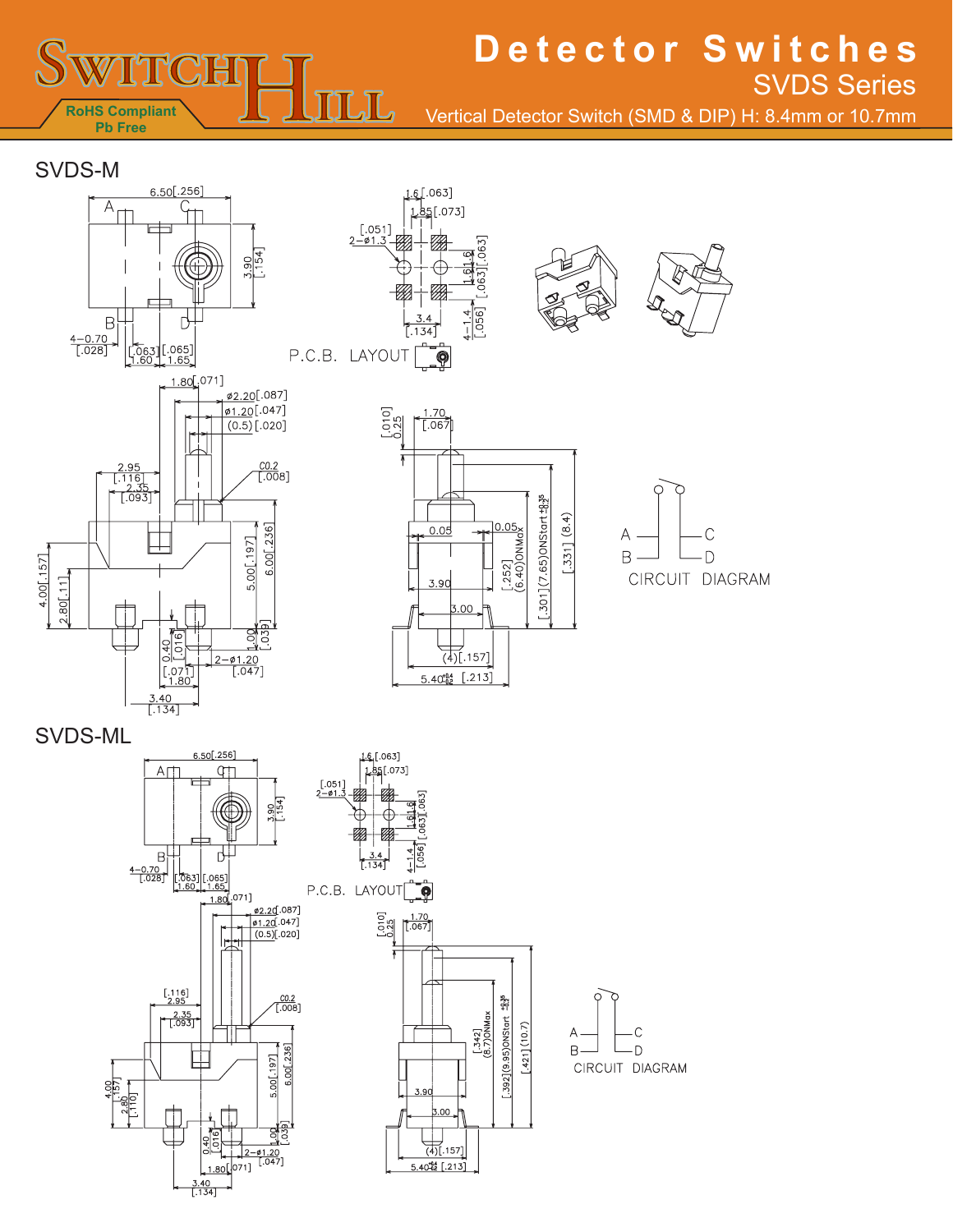

Vertical Detector Switch (SMD & DIP) H: 8.4mm or 10.7mm







SVDS-HL







C

D